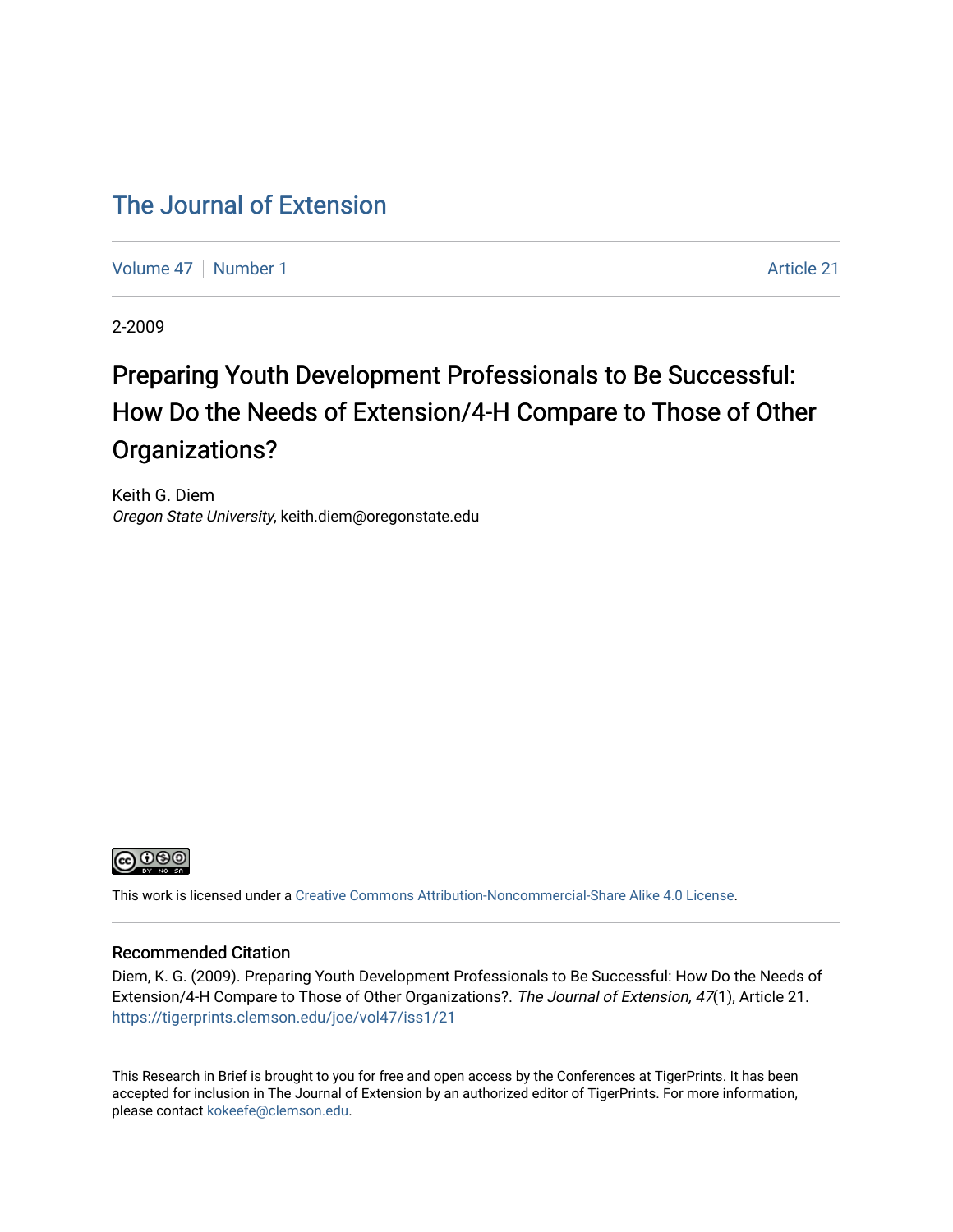

**February 2009 Volume 47 Number 1 Article Number 1RIB1**

[Return to Current Issue](http://www.joe.org/joe/2009february/)

# **Preparing Youth Development Professionals to Be Successful: How Do the Needs of Extension/4-H Compare to Those of Other Organizations?**

**Keith G. Diem** Professor & Regional Director Oregon State University Extension Service Corvallis, Oregon Adjunct Instructor, Clemson University [keith.diem@oregonstate.edu](mailto:keith.diem@oregonstate.edu)

*Abstract: An online Master's degree in Youth Development Leadership offered by Clemson University serves students nationally with the goal of using a multi-disciplinary approach "to prepare professionals for best practices in positive youth development." A nationwide needs assessment was conducted so that plans to improve and expand the program will meet the needs of the youth development profession. A variety of findings proved beneficial for determining similarities and differences among leaders of 4-H programs and other youth development organizations as well as implications for the types of degrees that would be most valuable for contemporary youth development professionals.*

# **Background and Purpose**

In the process of conducting a nationwide needs assessment for a youth development degree program, a variety of useful findings were discovered related to the types of degrees and coursework that would be most valuable for contemporary youth development professionals. This also helped identify similarities and differences among leaders of 4-H programs and other youth development organizations

An online Master's degree in Youth Development Leadership (YDL) offered by Clemson University, a public landgrant university based in South Carolina, serves students nationally. Current students include a variety of practicing youth development professionals, as well as recent graduates and career-changers. The goal of the YDL degree program <<http://www.clemson.edu/youthdevelopment>> is to use a multi-disciplinary approach "to prepare professionals for best practices in positive youth development."

A survey of key leaders of national youth development programs was conducted to ensure that plans to expand the program to other degrees and non-credit coursework meet the needs of 4-H and other organizations related to the youth development profession.

Cooper and Graham (2001) described the competencies that county agents and county supervisors in Arkansas believe are important for future success. Regarding youth development specifically, Astroth (2003) reported that "The academic credentials and foundations for 4-H youth development work are strong. Since 1986, the 4-H professional research and knowledge taxonomy has provided a scholarly and theoretical framework for this kind of work." The 4-H Professional Research, Knowledge, and Competencies Study (Stone & Rennekamp, 2004) updated and clarified the 4HPRKC model that details six domains important to the current and emerging competencies that are essential to conducting 4-H youth development programs. They are:

- Youth Development
- Youth Program Development
- Volunteerism
- Equity, Access, and Opportunity
- Partnerships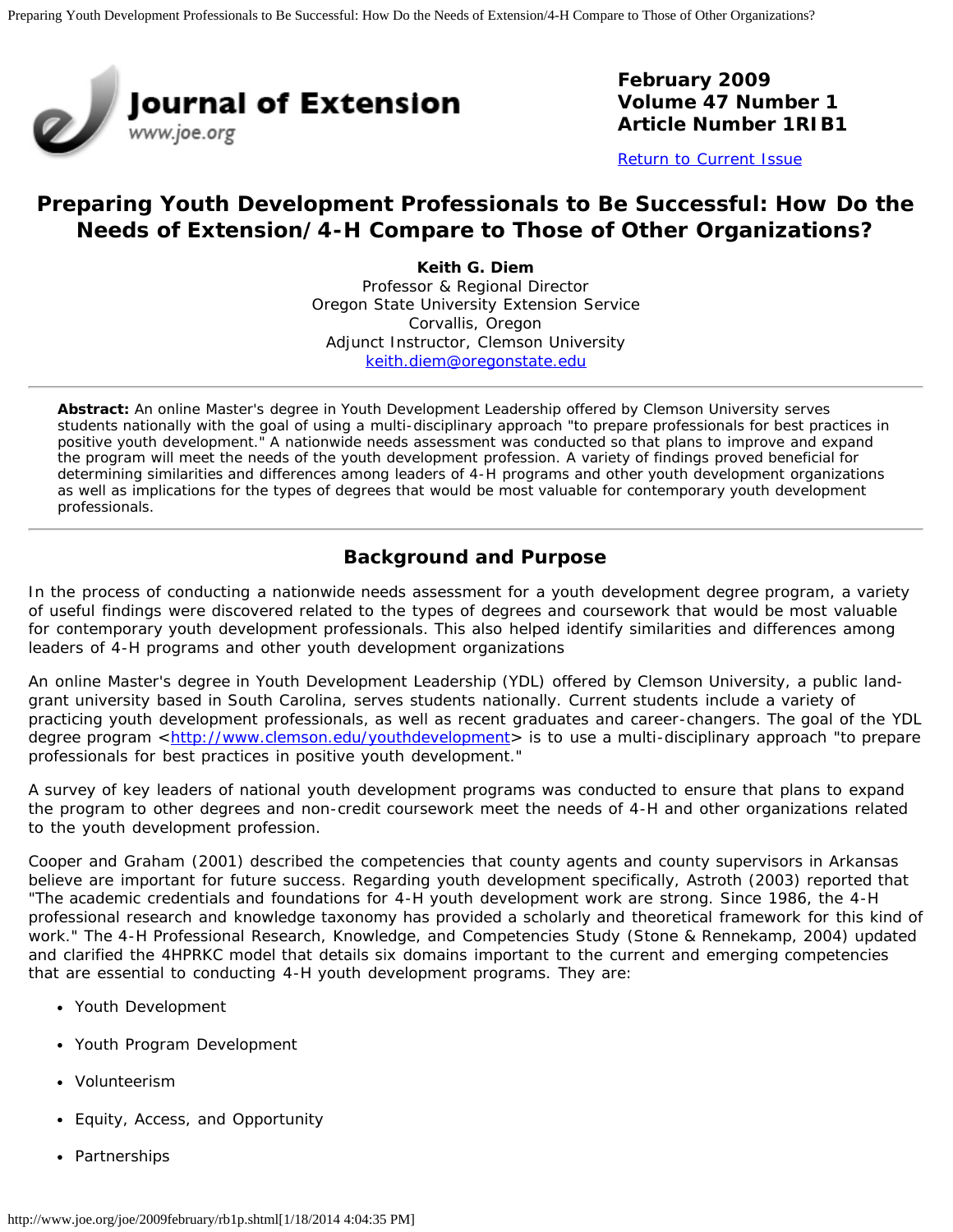Organizational Systems

Because many of the courses currently offered or being considered by the Clemson YDL degree program correspond to these domains, the PRKC model provides a good basis for considering the most valuable competencies needed by youth development professionals according to leaders of prominent nationwide youth development organizations.

Furthermore, Scott, Ferrari, Earnest, and Connors (2006) present a model for preparing Extension professionals in an academic setting. Other studies have found the potential value of online courses for Extension agents. A study of Georgia Extension agents (Edwards, McLucas, Briers, & Rohs, 2004) found that "A substantial number of agents were interested in pursuing education at a distance. Interest was greatest for programming leading to a graduate degree."

Berge (1998) stated that "online education can be flexible, accessible and convenient for students; there can often be institutional cost savings and time savings over traditional place-based education; and there is often advantages to the instructor such as ease in updating and revision of courses."

Although few options exist for attaining an online degree that uses a multi-disciplinary approach to positive youth development, The Great Plains Interactive Distance Education Alliance (Great Plains IDEA) is a consortium of eleven universities offering an online graduate program in Youth Development <http://www.gpidea.org>. Therefore, another goal of the needs assessment was to minimize duplication with existing degree programs.

## **Methodology**

The study reported here employed descriptive survey research methods and was conducted during February and March of 2007. The questionnaire was designed by the author and reviewed by a group of individuals similar to the respondents, who served as a panel of experts. A Web-based survey was implemented using a commercial, online questionnaire administration service, following proven survey procedures (Dillman, 2000). The questionnaire contained approximately 15 questions, primarily multiple-choice, that required about 7 minutes for respondents to complete.

An announcement of the survey was sent by email to a total of 198 national, multi-state/regional, and state (plus several county/local) representatives of Big Brothers Big Sisters of America, Boys & Girls Clubs of America, Boy Scouts of America, Campfire USA, Girls Inc., Girl Scouts of the USA, Extension/4-H Youth Development, YMCA/YWCA, a variety of religious/faith-based organizations, and government-based formal education agencies. Target recipients of the surveys were affected by the leadership/staffing structure of each organization. In general, the national leader of the organization (and a staff development person if there was one) and any regional leaders were chosen. For 4-H Youth Development, an e-mail distribution list for all state 4-H program leaders was used.

# **Findings**

A total of 100 usable surveys were returned, with all organizations/agencies represented, yielding a 51% overall response rate. Because replies were anonymous, respondents were asked to send an e-mail to the investigator stating "Survey completed" once they were finished. This allowed multiple follow-ups to be conducted with nonrespondents with actual responses remaining anonymous.

Fifty-seven percent of all respondents were female, which is representative of the audience surveyed. State 4-H Program Leaders had a response rate of 68%. There were challenges acquiring accurate names and e-mail addresses for respondents in other groups, which were reflected in a lower response rate for other organizations. Most of the non-respondents were representatives of state-level formal education agencies. (If this group had not been included, the overall response rate would have been closer to 70%.) Therefore, findings are more valid for and generalizeable to non-formal youth development organizations that were the major emphasis of this needs assessment and the focus of this article.

The following are the key findings that correspond to each topic covered in the survey.

#### **Topics of Study Needed**

Participants were presented with a list of topics pertaining to subjects of study needed by the organization for the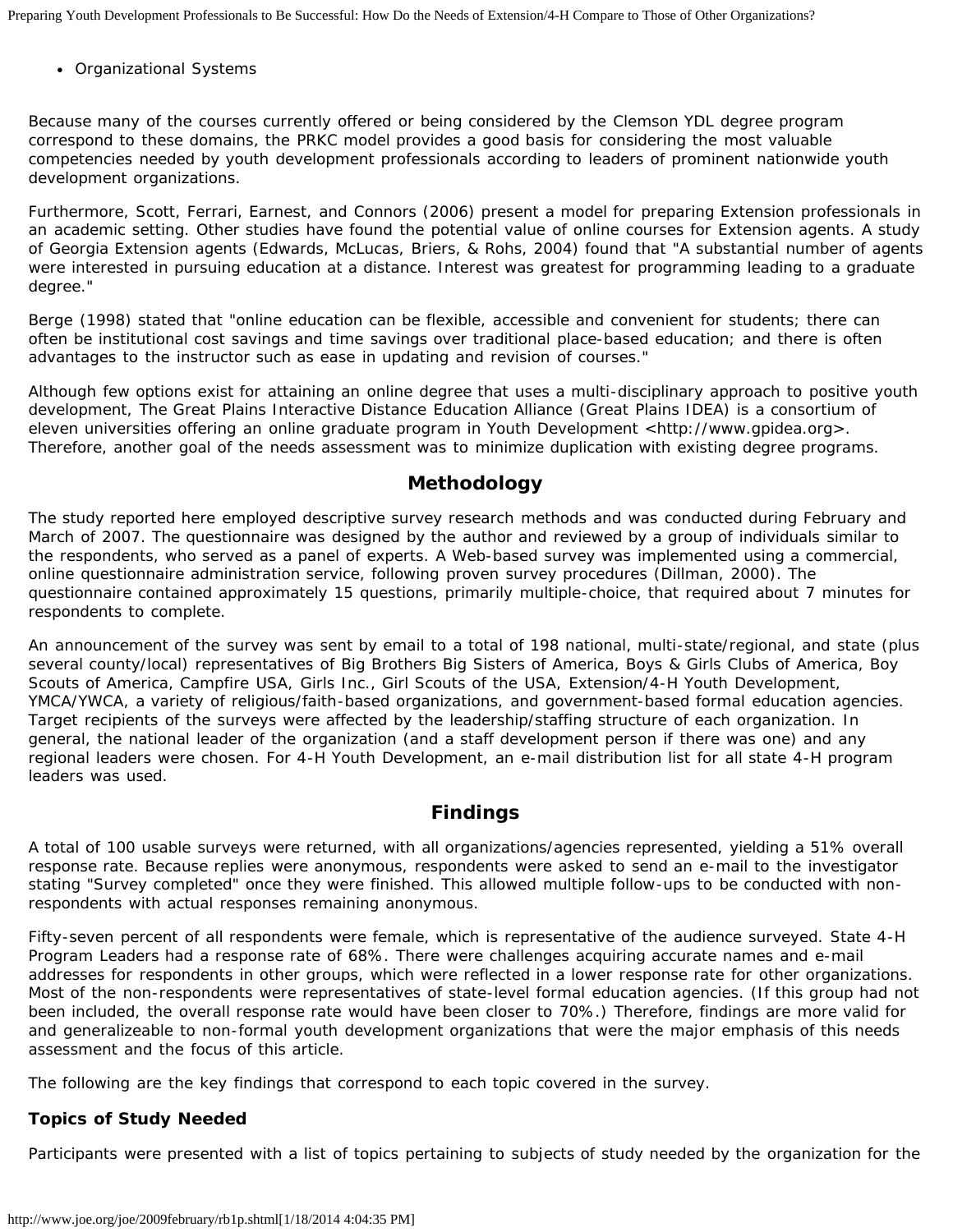Preparing Youth Development Professionals to Be Successful: How Do the Needs of Extension/4-H Compare to Those of Other Organizations?

purpose of preparing professionals for best practices in youth development. The three-point scale was: "Unnecessary (1), "Valuable (2)," and "Essential (3)." The results are shown in Table 1.

**Table 1.**

The Value of Subjects to Your Organization for the Purpose of Preparing Professionals for Best Practices in Youth Development

| <b>Topic of Study</b>                                                                                                                                                   | $4 - H$<br>Program<br>Leaders<br>$(n=41)$ | <b>Leaders of Other YD</b><br>Organizations<br>$(n=59)$ | <b>Total</b><br>(AII)<br>respondents)<br>$(n=100)$ |  |
|-------------------------------------------------------------------------------------------------------------------------------------------------------------------------|-------------------------------------------|---------------------------------------------------------|----------------------------------------------------|--|
| Program Development                                                                                                                                                     | 2.85 (85%)                                | 2.67 (69%)                                              | 2.76 (77%)                                         |  |
| Curriculum Development                                                                                                                                                  | 2.22                                      | 2.38                                                    | 2.33                                               |  |
| Marketing                                                                                                                                                               | 2.32                                      | 2.29                                                    | 2.30                                               |  |
| Volunteer Development &<br>Management                                                                                                                                   | 2.93(93)                                  | 2.50                                                    | 2.69(72)                                           |  |
| Grantsmanship                                                                                                                                                           | 2.34                                      | 2.29                                                    | 2.32                                               |  |
| Leadership, Administration, &<br>Supervision                                                                                                                            | 2.68                                      | 2.85(85)                                                | 2.78(78)                                           |  |
| <b>Ethics</b>                                                                                                                                                           | 2.68                                      | 2.79(81)                                                | 2.74(76)                                           |  |
| Program Evaluation                                                                                                                                                      | 2.83(83)                                  | 2.65(65)                                                | 2.74(74)                                           |  |
| <b>Research Methods</b>                                                                                                                                                 | 2.12                                      | 2.08                                                    | 2.09                                               |  |
| <b>Statistics</b>                                                                                                                                                       | 1.95                                      | 2.12                                                    | 2.05                                               |  |
| Youth Development in Context of<br>Family                                                                                                                               | 2.61                                      | 2.50                                                    | 2.55                                               |  |
| Child & Adolescent Development                                                                                                                                          | 2.76(76)                                  | 2.56(62)                                                | 2.64                                               |  |
| <b>Experiential Learning Methods</b>                                                                                                                                    | 2.80(80)                                  | 2.40                                                    | 2.59                                               |  |
| Youth Development in Context of<br>Global & Diverse Society                                                                                                             | 2.49                                      | 2.35                                                    | 2.41                                               |  |
| Internship in Youth Development                                                                                                                                         | 2.29                                      | 2.27                                                    | 2.26                                               |  |
| Note: Topics are listed in the order in which they appeared in the survey, with the five<br>highest ratings in bold and percentage rated as "Essential" in parentheses. |                                           |                                                         |                                                    |  |

As indicated in Table 1, three out of five of the top subjects of study were in congruence between 4-H program leaders and other YD leaders: Program Development, Program Evaluation, and Child & Adolescent Development.

The lowest rated topics for both groups were Statistics and Research Methods. Although still rated as Valuable on average (both subjects are needed to be effective with the highly-rated topic of Program Evaluation), they weren't considered the highest priorities regarding the skill sets needed by youth development professionals.

Highest-rated subjects of study by 4-H program leaders:

- 1. Volunteer Development & Management
- 2. Program Development
- 3. Program Evaluation
- 4. Experiential Learning Methods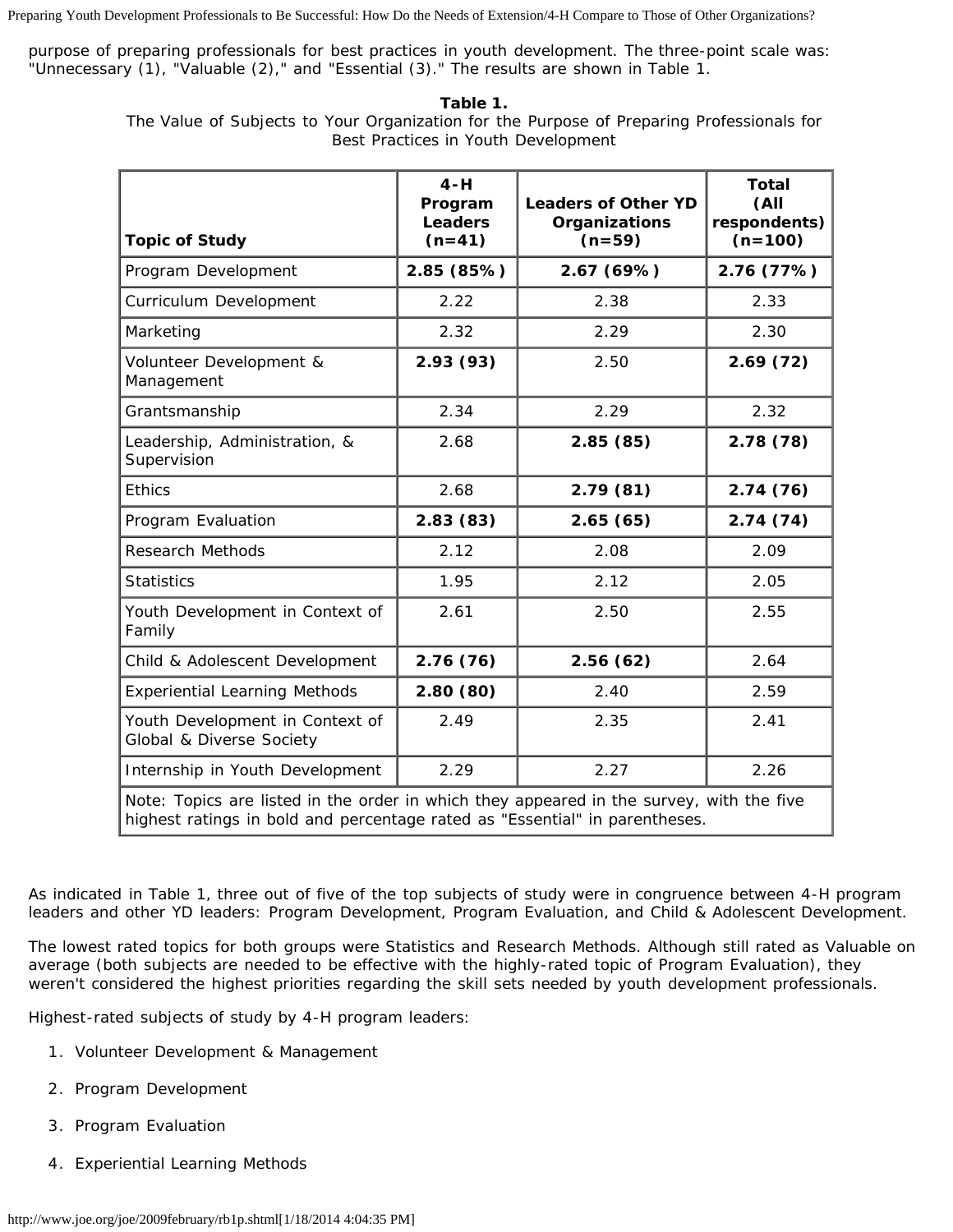5. Child & Adolescent Development

Overall, 4-H Program Leaders rated the importance of the 15 topics as 2.52 on average (out of 3.0), indicating that 4-H program leaders rated the complete list of subjects on average as slightly more valuable than leaders of other YD organizations.

- 1. Highest-rated subjects of study by leaders of other YD organizations:
- 2. Leadership, Administration, & Supervision
- 3. Program Development
- 4. Program Evaluation
- 5. Ethics
- 6. Child & Adolescent Development

Overall, leaders of other YD organizations rated the importance of the 15 topics as 2.45 on average (out of 3.0).

#### **Value of Degrees and Training**

From knowledge of the topics covered in the YDL program listed in Table 1, respondents rated the potential value of the following academic degrees and continuing education programs in Youth Development Leadership to its organization and its staff. (A four-point scale ranged from Not Valuable through Very Valuable.) Respondents also ranked each in order of greatest importance (1= Most Important, 5=Least Important).

| <b>Topic</b>                                                                                           | $4-H$<br>Program<br>Leaders | <b>Leaders of Other</b><br><b>YD Organizations</b> | <b>Total</b><br>(All<br>respondents) |  |
|--------------------------------------------------------------------------------------------------------|-----------------------------|----------------------------------------------------|--------------------------------------|--|
| Doctorate (such as Ph.D.) in YDL                                                                       | 56% (29%)                   | 35% (6%)                                           | 42% (16%)                            |  |
| Master's (such as M.S.) in YDL                                                                         | 90 (85)                     | 75 (56)                                            | 81 (68)                              |  |
| Bachelor's (such as B.S.) in YDL                                                                       | 71(61)                      | 90 (73)                                            | 82 (68)                              |  |
| Certificate or Undergraduate Minor<br>(comprised of 12 credits in YDL)                                 | 49 (17)                     | 53 (29)                                            | 52 (25)                              |  |
| Summer Institute or Training<br>Workshops related to YDL                                               | 56 (22)                     | 67 (40)                                            | 63 (33)                              |  |
| Note: Percentage of respondents ranking it as 1st or 2nd in importance is indicated in<br>parentheses. |                             |                                                    |                                      |  |

**Table 2.**

The Value of Each Degree/Training Level: Percentage of respondents rating as Very Valuable or Valuable

### **Value of Online YDL Program Delivery**

Respondents were asked how beneficial it would be to their organizations and their employees for such degree programs to be offered online. As indicated in Table 3, both groups found this to be beneficial, with 4-H program leaders rating it as Very Beneficial.

> **Table 3.** Benefit of Online Delivery of Degree Coursework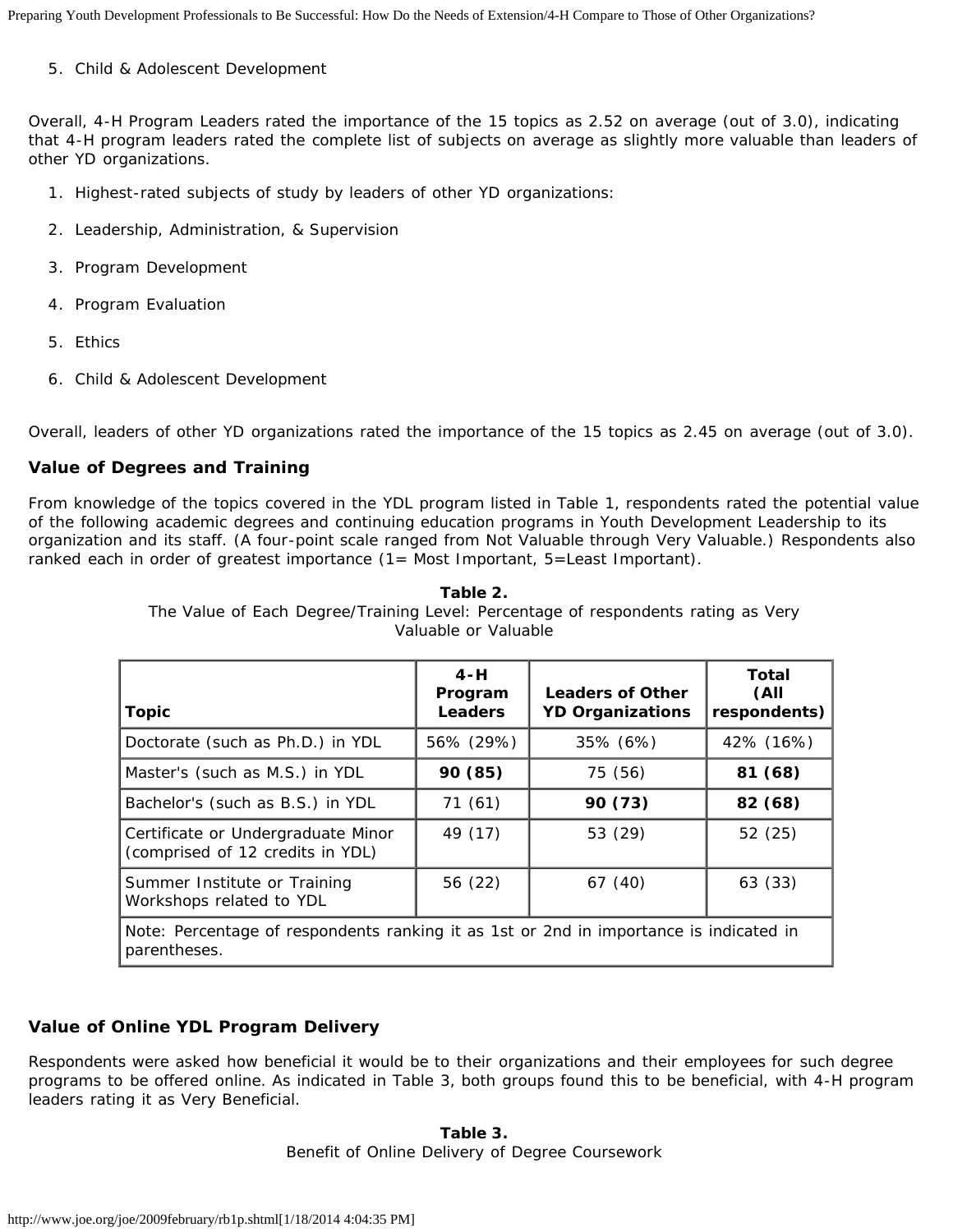| How<br><b>Beneficial?</b>                          | 4-H Program<br><b>Leaders</b> | <b>Leaders of Other YD</b><br>Organizations | <b>TOTAL</b><br>(All<br>respondents) |  |
|----------------------------------------------------|-------------------------------|---------------------------------------------|--------------------------------------|--|
| Not Beneficial                                     | $0\%$                         | 2%                                          | $1\%$                                |  |
| Somewhat<br>Beneficial                             | 12                            | 27                                          | 21                                   |  |
| Beneficial                                         | 39                            | 36                                          | 38                                   |  |
| Very Beneficial                                    | 49                            | 35                                          | 40                                   |  |
| Note: Percentage of respondents by response choice |                               |                                             |                                      |  |

### **Value of Multi-Disciplinary Approach**

 Respondents were asked whether the multi-disciplinary approach offered by the Clemson YDL degree program provided a better alternative to preparing current or prospective staff than existing, single-discipline majors (such as Education, Psychology, Sociology, etc.). Both groups found the YDL approach to be a better alternative than existing, single-discipline majors.

> **Table 4.** Value of Multi-Disciplinary Approach (Percentage of respondents by response choice)

| Value of Multi-<br><b>Disciplinary Approach</b>    | 4-H Program<br><b>Leaders</b> | <b>Leaders of Other YD</b><br>Organizations | Total<br>(All<br>respondents) |  |
|----------------------------------------------------|-------------------------------|---------------------------------------------|-------------------------------|--|
| It's a Better Alternative                          | 71%                           | 60%                                         | 66%                           |  |
| <b>Existing Majors Preferred</b>                   | 2                             | 6                                           | 4                             |  |
| No Difference/No<br>Preference                     | 27                            | 34                                          | 30                            |  |
| Note: Percentage of respondents by response choice |                               |                                             |                               |  |

### **Benefits to Hiring**

Respondents were asked how favorable it would be in the hiring process for a job applicant in their organization or agency to have earned the following degrees in Youth Development Leadership. (A four-point scale ranged from Not Favorable through Very Favorable.)

| Table 5.           |  |  |  |  |
|--------------------|--|--|--|--|
| Benefits to Hiring |  |  |  |  |

| <b>Topic</b>                                                           | $4-H$<br>Program<br><b>Leaders</b> | <b>Leaders of Other</b><br><b>YD Organizations</b> | <b>TOTAL</b><br>(All<br>respondents) |
|------------------------------------------------------------------------|------------------------------------|----------------------------------------------------|--------------------------------------|
| Bachelor's (such as B.S.) in YDL                                       | 73%                                | 85%                                                | 80%                                  |
| Certificate or Undergraduate Minor<br>(comprised of 12 credits in YDL) | 56                                 | 52                                                 | 54                                   |
| Master's (such as M.S.) in YDL                                         | 95                                 | 77                                                 | 85                                   |
|                                                                        |                                    |                                                    |                                      |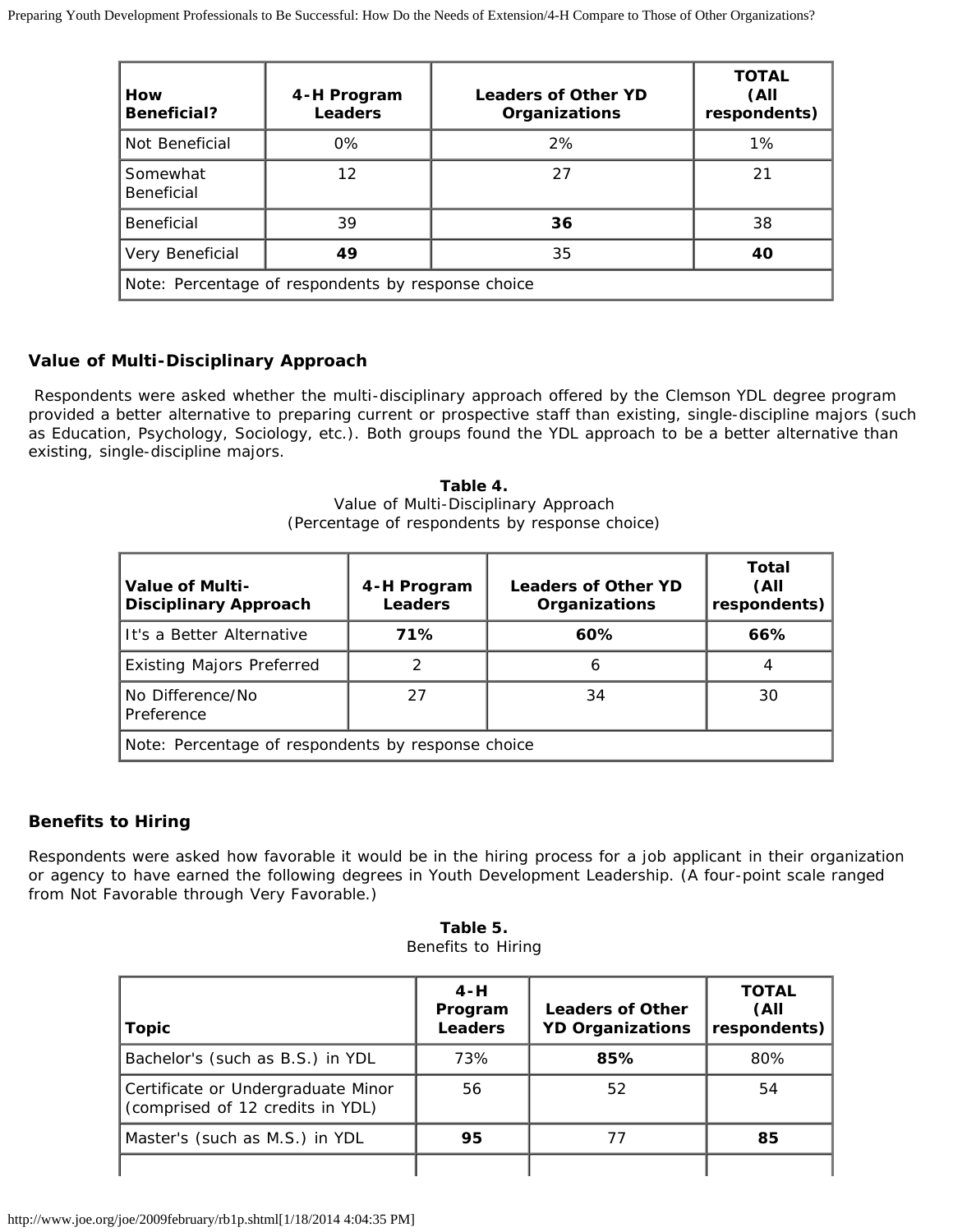Preparing Youth Development Professionals to Be Successful: How Do the Needs of Extension/4-H Compare to Those of Other Organizations?

| Doctorate (such as Ph.D.) in YDL                                      |  |  |
|-----------------------------------------------------------------------|--|--|
| Note: Percentage of respondents rating as Very Favorable or Favorable |  |  |

Although, overall, respondents rated a Master's degree in Youth Development Leadership as the most favorable degree, leaders of non-4-H YD organizations rated the Bachelor's degree highest, whereas 4-H program leaders rated a Master's degree (followed by a doctoral degree) highest.

#### **How Would Employees with a YDL Degree be Beneficial?**

Respondents were asked in what ways employee(s) with a YDL degree would be beneficial to the professional and/or the organization and its clientele. A representative sample of responses from the open-ended question included the following.

- For an organization that specializes in Youth Development, it would be valuable to have people trained/educated specifically with YD in mind.
- Currently, employees are hired in program areas like dairy & animal science, education, etc. Having a focus on youth development which includes key program areas on volunteer management would allow for the needed knowledge that is required by the position. There would be less stressful on-the-job learning.
- They would truly understand what we in 4-H Youth Development are trying to do. It would not be a piecemeal attempt at understanding the profession.
- It would increase their credentials as professionals in the field of positive youth development and volunteer management.
- YDL degree would provide candidates with basic knowledge of youth development, volunteer management, and program development which we could build upon within our organization with real work experience. We now get good candidates without youth development knowledge or volunteer management theory and we spend the first several months getting them up to speed in these areas for orientation.
- Could communicate the reasons to develop and implement programs based on research to parents, volunteers, and stakeholders. The philosophy of positive youth development is not understood by some stakeholders and sometimes they don't understand why we don't allow certain things in our programs.
- [Current employees] seem to be great at event and activity planning but without purpose and evaluated for effectiveness in meeting the developmental needs of young people. If we have BA and MA employees with solid education and background in youth development, program design, and volunteer management, we would be in a much better place than we currently are.
- An in-depth knowledge of youth development, program development among diverse youth and grant management would help develop stronger youth programs with a larger impact on youth and their families.

#### **Number of Employees to be Hired With YDL Degrees**

Respondents were asked to estimate the total number of people who may benefit from the following YDL degrees in potential hiring by their organization or promotions within their organization during the next 5 years. (Respondents who were not a national representative were asked to estimate those in their area of geographic responsibility.)

Although the mode was less than five hires per degree, the percentage of respondents reporting 6-25 potential hires with YDL degrees in the next five years are:

- Doctorate (such as Ph.D.) 13%
- Master's (such as M.S.) 39%
- Bachelor's (such as B.S.) 25%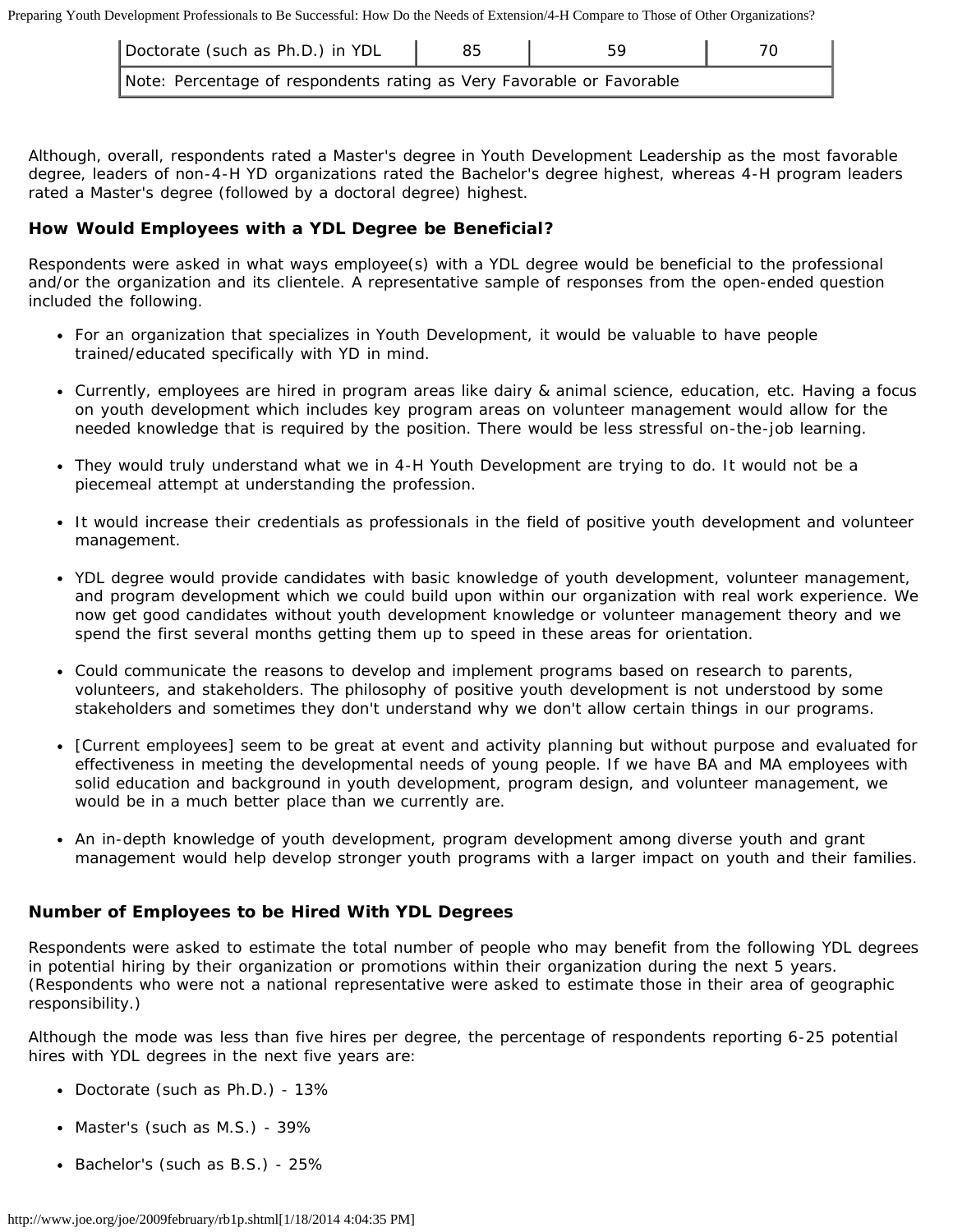Certificate or Undergraduate Minor - 20%

Overall, 69% reported they were Very Likely or Somewhat Likely to hire a person with a doctorate in YDL in the next 5 years, assuming qualified graduates are available to hire.

#### **Rewarding a Doctoral Degree**

Respondents who indicated they were Somewhat Likely or Very Likely to hire a person with a doctorate in YDL in the next five years were asked if the current professional structure exists in their organization to reward a doctoral graduate in YDL in terms of salary, challenge, etc. As noted earlier, Extension/4-H is more likely able to utilize a candidate with a doctoral degree than other YD organizations.

| Table 6. |  |  |  |  |  |                                          |
|----------|--|--|--|--|--|------------------------------------------|
|          |  |  |  |  |  | Will Doctoral Degree in YDL Be Rewarded? |

| Will Doctoral Degree in YDL   4-H Program<br><b>Be Rewarded?</b> | <b>Leaders</b> | <b>Leaders of Other YD</b><br><b>Organizations</b> | <b>TOTAL</b><br>(All<br>respondents) |
|------------------------------------------------------------------|----------------|----------------------------------------------------|--------------------------------------|
| Yes                                                              | 68.8%          | 28.1%                                              | 48.5%                                |
| No                                                               | 31.2           | 71.9                                               | 51.5                                 |

# **Conclusions and Implications**

The survey reported here confirmed that the courses currently being offered or being considered by the Youth Development Leadership degree program are indeed those that leaders in the field believe are important to build the competencies of youth development professionals in organizations and agencies nationwide. Such topics seem to correspond well to the 4HPRKC model.

An interesting difference was in the top-rated course needed by each group: whereas 4-H program leaders rated Volunteer Development & Management as the most important, other YD program leaders rated Leadership, Administration, & Supervision as the highest. This most likely highlights a difference in the volunteer-driven nature of 4-H versus the staff-driven nature of many other youth development organizations. Obviously, both topics revolve around leadership/administration. But one focuses on engaging volunteers in the process, whereas the other implies focusing on the skills of the organization's paid staff to carry out its mission.

The Master's degree currently offered appears to be in demand. Although, overall, respondents rated a Master's degree in Youth Development Leadership as the most favorable degree, leaders of non-4-H youth development organizations rated the Bachelor's degree highest, whereas 4-H program leaders rated a Master's degree (followed by a doctoral degree) highest.

In regard to expansion to other degrees, Extension/4-H program leaders see greater potential value of or ability to hire candidates with doctoral degrees (typically in campus-based, state-level positions) than leaders of non-Extension youth development programs. Also, because Extension/4-H programs are university-based, they are generally more able to reward advanced degrees accordingly and have positions available that do.

Other YD organizations seem to prefer adding a Bachelor's degree to the program. This may be because Extension organizations in most states expect program staff (agents/educators) to obtain Master's degrees and many states still expect a technical/science-related major for the undergraduate degree. On the other hand, other youth development organizations may not expect a graduate degree and, therefore, may prefer the first, and potentially only, degree (Bachelor's) to be earned by their program staff to be in YDL.

Leaders in the youth development field recognized the potential value of a specific, multi-disciplinary youth development degree over current offerings and wholeheartedly recognized the benefits of such a degree being offered online.

The ultimate proof of the acceptance of such a degree will come in the hiring of graduates of the program.